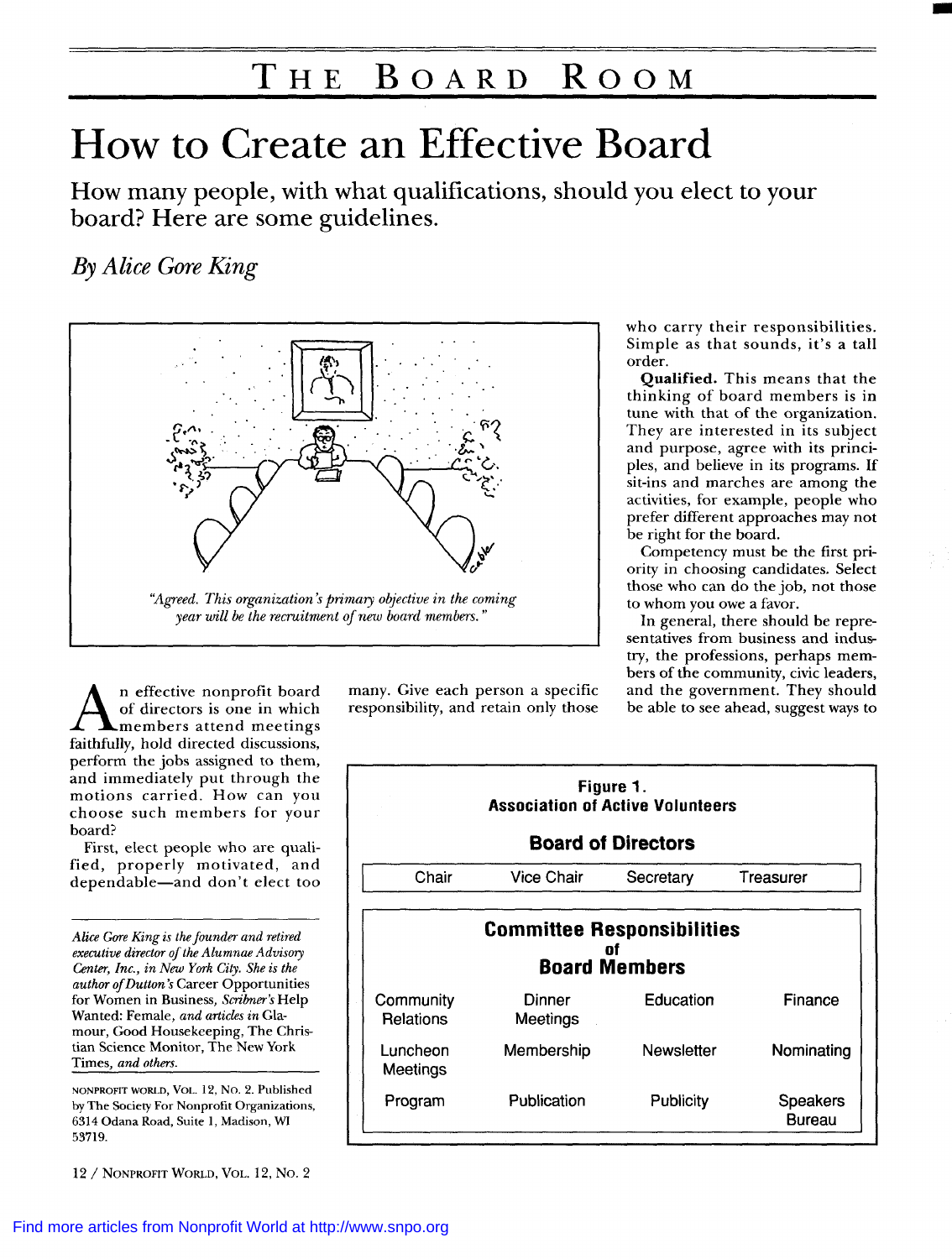deal with problems, be constructive in their thinking, and suggest solutions when they find fault.

More specifically, there probably ought to be a lawyer, a financier, someone with public relations acumen, and a fundraiser. In some cases it may be desirable to have a publicist, human relations administrator, and someone whose field is related to that of the organization. For example, there should be a physician or gerontologist on the board of a retirement community or nursing home.

Properly motivated. One reason for accepting a board membership is prestige. It is an honorary appointment. People like to see their names listed on letterheads and

## Board members should not be offered the appointment if they attach a string.

brochures, and they like adding the fact to their résumés. But that is not enough.

They may also be motivated by a desire to serve. They may feel grateful for what their community has done for them and want to repay it. Or they may themselves be using the services of the organization (a private school that their children attend).



books, including Performance Based Management, Productivity and Results, Rate Yourself as a Manager, and Lessons from Today's New Breed of Successful Entrepreneurs. His People Compatibility Software System evaluates the compatibility of people on the job.

But their input should be tailored to the needs of the organization, not to their own self-interest. The photography club of a suburban town elected a chemist to its board of directors because he was an amateur photographer on the side. But it turned out that his interest was in getting his work exhibited, not in the concerns of the club. He was not an appropriate selection for the board.

Dependable. Board members should have the time to attend meetings and to shoulder their assignments. They should not be offered the appointment if they attach a string. Saying they will attend only those meetings that are held on Tuesdays or in the evening disqualifies them.

Not too many. A board should not be large. The larger it is, the more likely the members are to leave things to others. About  $12$  or  $15$ give or take a few-is manageable. But a guiding factor is the size of the program and load of business.

A board of directors is the continuity of the organization's governance. Its function is to establish policy, be responsible for raising funds, and oversee operations. The president or executive director is the paid administrator who supervises and directs the day-to-day business and carrying out of policy. In time, paid administrators resign, are replaced, or retire. The board, on the other hand, is constant. Individual members change, but as an entity it is self-perpetuating.

One type of board set-up is as follows:

- · around 12 members, divided into three classes, each for terms of three years
- · four officers: the chair, vice chair, secretary, treasurer (and sometimes others such as corresponding secretary, recording secretary, second vice chair, etc.)
- · an executive committee com-